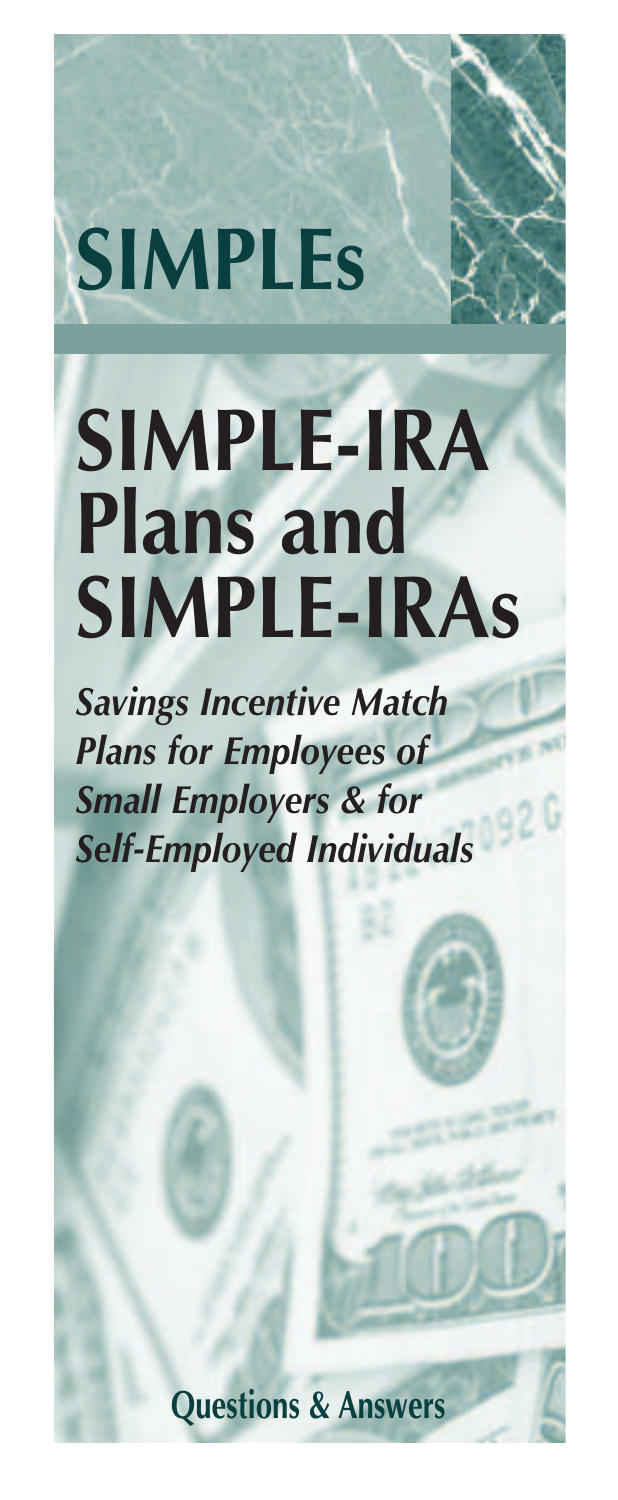# **What is a SIMPLE-IRA plan?**

A SIMPLE-IRA plan is a type of employer-sponsored retirement plan. A SIMPLE-IRA has its own special features which will make it attractive to some employers and unattractive to others. The purpose of this brochure is to explain the basic features of a SIMPLE-IRA plan. If you are an employee and not an employer, you will still benefit from understanding how a SIMPLE-IRA plan works. An employee may enjoy substantial tax benefits by participating in a SIMPLE-IRA plan. The main reason is – an employee is allowed to save for retirement and receives substantial tax benefits as an incentive to do so.

# **Why would an employer and its employees want to have a SIMPLE-IRA?**

There are five reasons to establish a SIMPLE-IRA Plan:

- 1. An employee can save for retirement by making elective deferrals. And also lower his or her current taxable income.
- 2. An employer is allowed to deduct the cost of these elective deferrals and its matching contributions. And the employer may be eligible to claim a tax credit.
- 3. Interest or the other investment income earned on the SIM-PLE deferrals is sheltered from federal and most state income taxes while in the SIMPLE-IRA.
- 4. Due to the effects of compounding, the SIMPLE-IRA funds can grow into a sizable nest egg for retirement.
- 5. Administrative and legal costs are generally substantially less than would be incurred under a qualified plan.

# **What's new with SIMPLE IRAs?**

The recent tax law (SECURE Act) increased the tax credit that may be available to a business for starting a SIMPLE IRA plan or another employer sponsored plan. Under pre-2020 law, the credit equals 50% of the cost to set up and administer the plan and educate employees about the plan, up to a maximum of \$500 per year for each the first three years. Commencing with 2020, the maximum credit of \$500 per year is increased as follows. The maximum amount per year for three years becomes the lesser of \$250 for each eligible employee who is not a highly compensated employee or \$5,000. Exception, such amount cannot be less than \$500.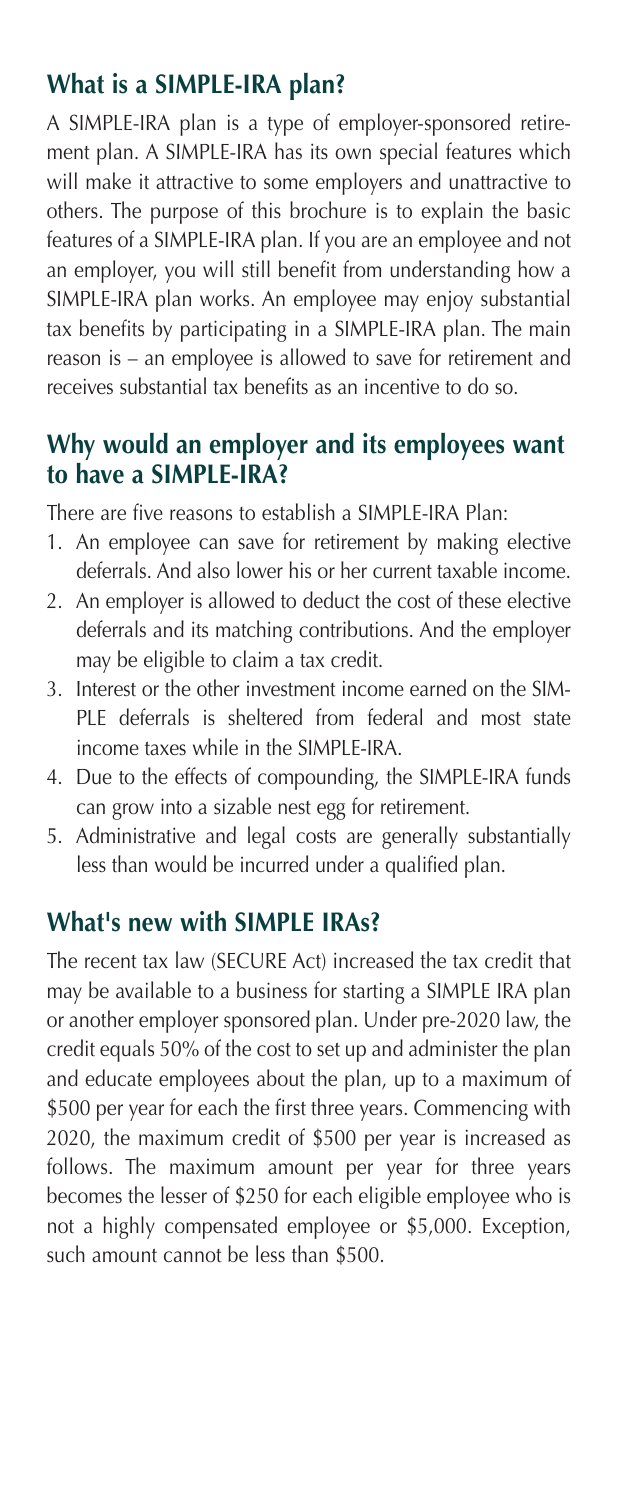#### **Why do some small employers like SIMPLE-IRA plans rather than profit sharing or SEP-IRA plans?**

In many cases, the cost of contributing for employees is less under a SIMPLE-IRA than it is if the employer sponsors a profit sharing or SEP-IRA plan. In general, the employer with a SEP-IRA must contribute the same percentage of compensation for the other employees as he or she contributes for himself or herself, whereas the maximum contribution for an employee under a SIMPLE-IRA plan is 3% of his or her compensation.

# **Why do some small employers like SIMPLE-IRA plans rather than 401(k) plans?**

The administrative costs of 401(k) plans can become expensive, since there is the requirement to file the annual Form 5500. In addition, there would not be as many fiduciary concerns with the SIMPLE-IRA as with the 401(k) plan since each employee chooses how to invest the SIMPLE-IRA contributions within his or her own SIMPLE-IRA.

# **What businesses or employers may establish a SIMPLE-IRA Plan?**

To be eligible to have a SIMPLE, an employer must meet two requirements. First, an employer will be eligible if it employed 100 or fewer employees on any day during the year who earned \$5,000 or more in compensation from the employer during the year. Second, the employer (or any predecessor employer) cannot currently maintain, during any part of the calendar year, another Qualified Plan. For these purposes, a Qualified Plan includes a qualified retirement plan, a qualified annuity plan, a governmental plan, a tax-sheltered annuity, and a SEP to which contributions were made or benefits were accrued, for service in the calendar year.

### **May a sole proprietor establish a SIMPLE-IRA plan?**

Yes. A sole proprietor may establish a SIMPLE as long as the rules discussed above are satisfied. When a self-employed individual sponsors a SIMPLE, he or she is considered to be both the employer and an employee.

 If you are self-employed, you are allowed to make an elective deferral up to the maximum permitted without regard to any "percentage of compensation" as is common with profit sharing and SEP-IRA plans. You are, however, not allowed to defer more than the lesser of: your net earnings or the applicable annual limit.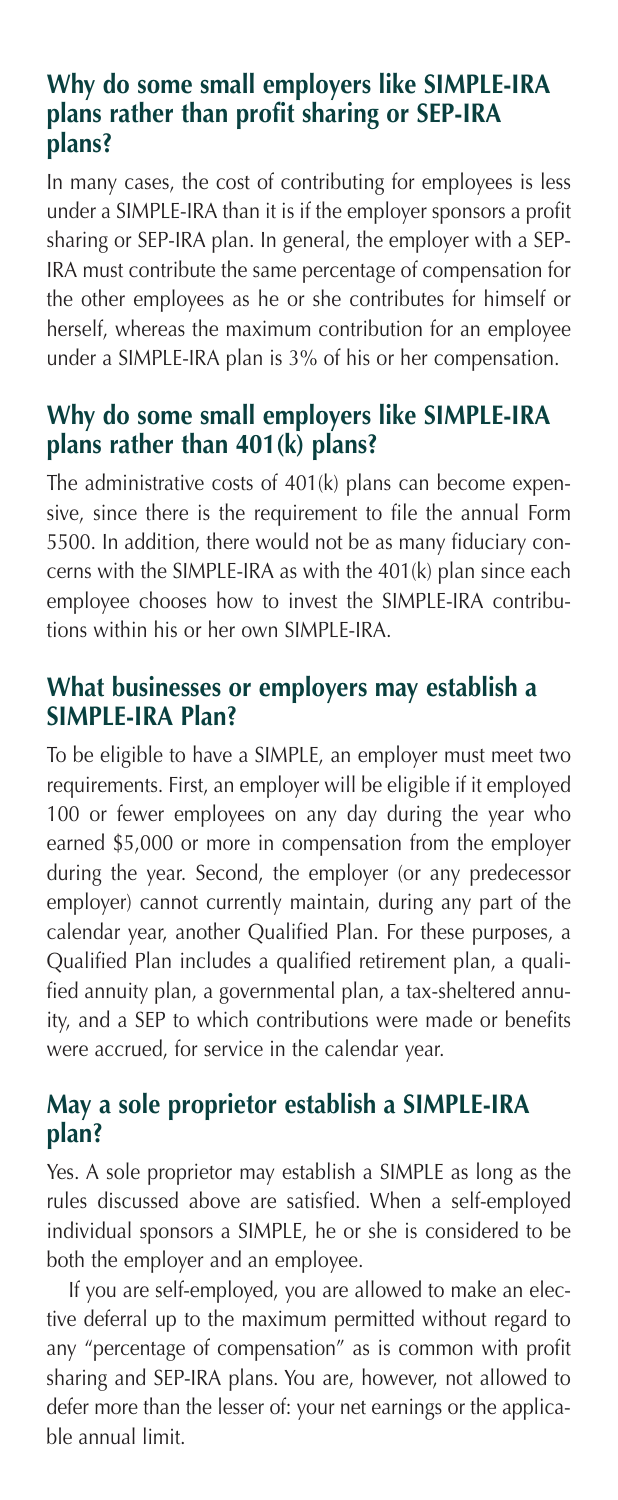# **What is the basic concept of the SIMPLE-IRA retirement plan?**

A SIMPLE is a simplified version of a 401(k) plan. The basic concept is that an employee/participant is eligible to contribute his/her own funds from his/her payroll or bonus, and that the employer will make matching contributions. Limits exist as to how much the employee may contribute (i.e. electively defer), and there are limits as to the matching contribution the employer must make. An employee may elect to defer an amount not to exceed the amount set forth in the following chart:

| Tax       | Younger     | Age $50$ |
|-----------|-------------|----------|
| Year      | Than Age 50 | or Older |
| 2015-2018 | \$12,500    | \$15,500 |
| 2019      | \$13,000    | \$16,000 |
| 2020      | \$13,500    | \$16,500 |

 An employee is not eligible to defer more than this chart indicates or more than his or her compensation.

 The amount which an employee defers must be expressed as a percentage of compensation. The employer must match on a dollar-for-dollar basis what the employee has chosen to electively defer, up to 3% of the employee's compensation. There is a special rule, as discussed later, which allows an employer to set its match at less than 3% (but not less than 1%) if certain rules are met.

 A SIMPLE does not permit an employer to make any other type of contributions. An employer is not permitted to make a pro rata contribution (e.g. 8% of compensation) to the eligible employees, as permitted with a standard profit sharing plan or a SEP plan.

# **How does an employer establish a SIMPLE-IRA plan?**

The employer must execute a written plan document that meets the requirements of Internal Revenue Code section 408(p). Normally an employer will do this by either signing the IRS Model Form 5305-SIMPLE or Form 5304-SIMPLE. The employer must furnish each eligible employee with a Summary Description. Each employee during a 60-day election period will decide if he or she will make elective deferrals. The employer must also then have each eligible employee establish his or her own SIMPLE Individual Retirement Account (SIMPLE-IRA). A SIMPLE-IRA is similar to a traditional IRA but is different because a SIMPLE-IRA may only accept contributions made under a SIMPLE-IRA plan or certain qualifying rollover or transfer contributions.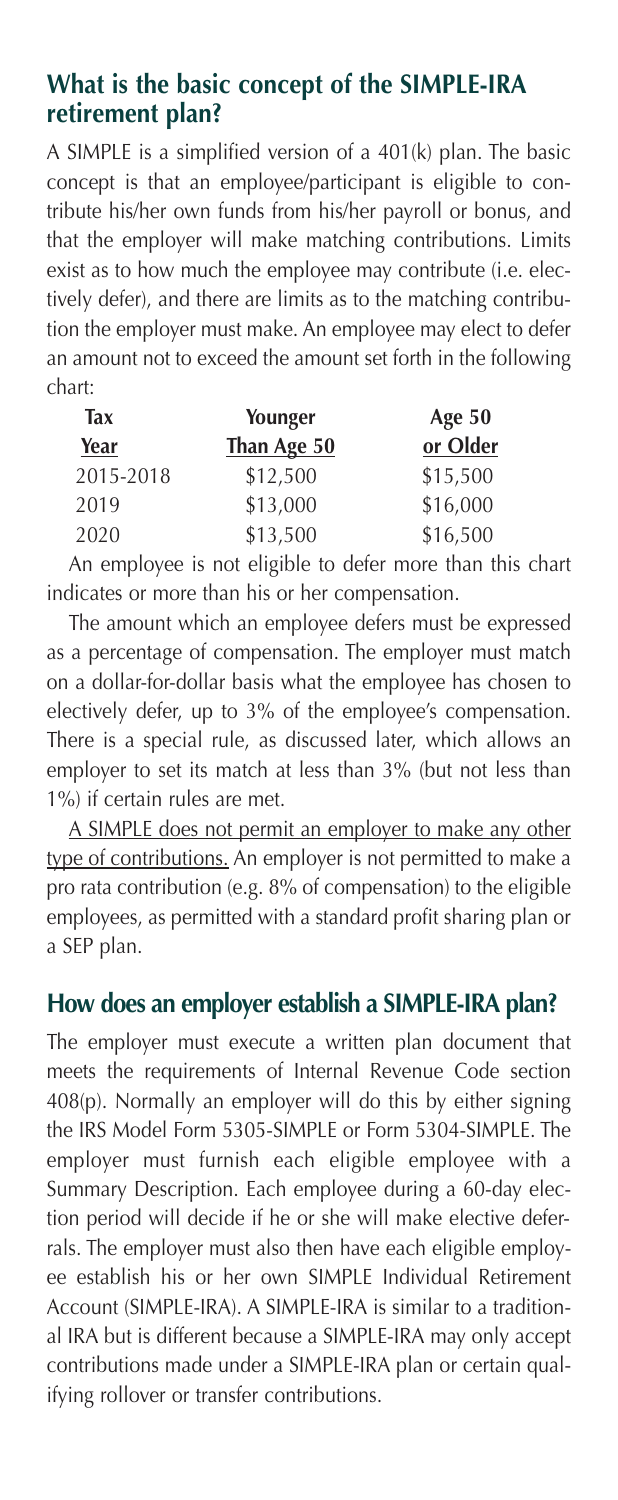# **What employees must an employer cover in order to have a SIMPLE-IRA plan?**

In general, a SIMPLE has a maximum two-year participation requirement. Any employee who was paid at least \$5,000 in compensation by the sponsoring employer during each of the preceding two years, and who is reasonably expected to receive at least \$5,000 in compensation during the "upcoming" year, must be eligible to participate in the SIMPLE for the upcoming year. Note that under this plan it is the amount of compensation which will determine eligibility and not hours of service or age. Thus, under a SIMPLE, an employee must be eligible to make his or her elective deferrals and also to receive the mandatory employer matching contribution. An employer will be able to choose to exclude nonresident aliens and employees covered under a collective bargaining agreement. Compensation for an employee is defined to be the sum of his or her Form W-2 compensation plus any elective deferral amount. Self-employed individuals can participate in a SIMPLE. Compensation for a self-employed individual is defined to be his or her net earnings without regard to any contribution under the SIMPLE.

# **Must an employee make an elective deferral each year?**

No. The employee has total discretion whether or not to make a contribution each year.

# **What is the cost to the employer?**

The employer will be required to make its matching contributions or its nonelective contribution and administrative costs. SIMPLEs have relatively few government reporting requirements, and therefore, lower administrative costs.

#### **What contributions does the employer make?**

The general rule is, the employer will make a matching contribution of a person's elective deferral contributions up to 3% of compensation. Rather than making a matching contribution an employer on an annual basis can decide to make a 2% of compensation nonelective contribution for each employee who is eligible to participate and who has at least \$5,000 of compensation for the current year regardless if an employee makes an elective deferral. If certain rules are met, in some years the employer may lower its matching rate to be 1% of compensation or 2% of compensation. These special rules are outside the scope of this brochure.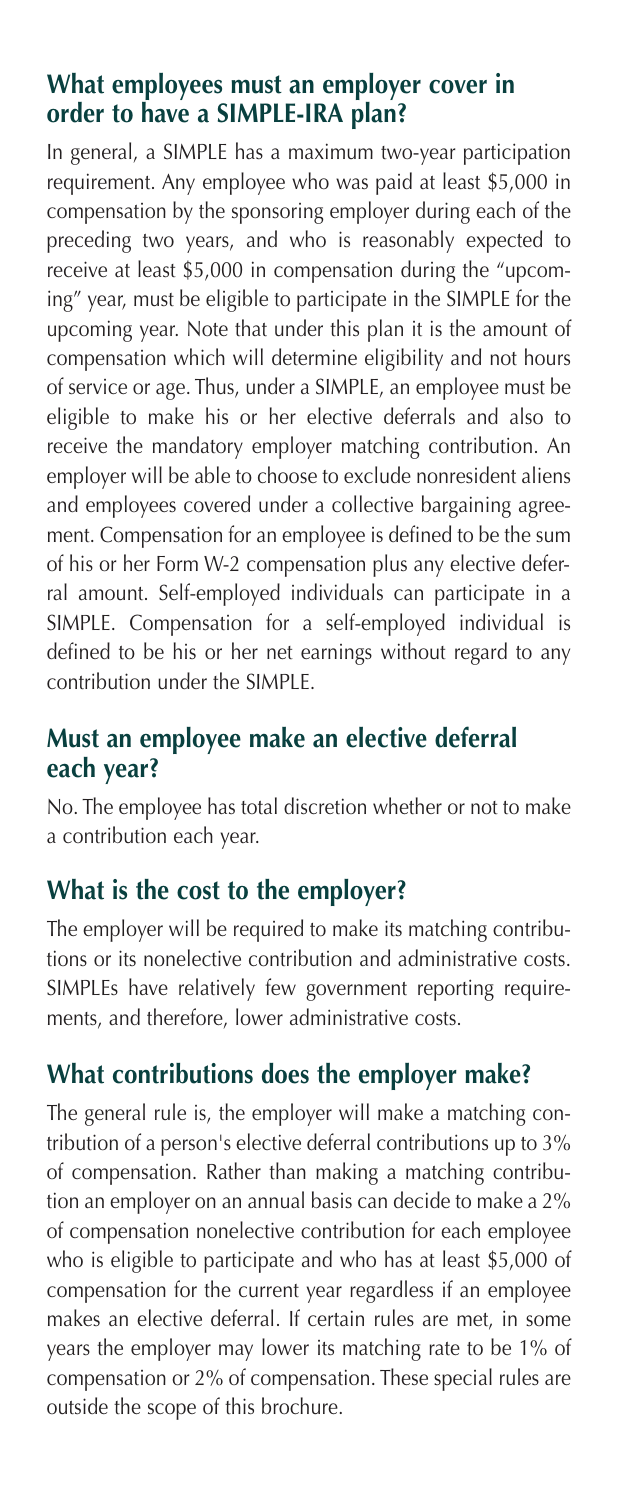#### **What is the tax treatment of contributions?**

Contributions by an individual to his or her SIMPLE-IRA are excludable from the individual's gross income.

 The employer will be able to deduct both its elective deferral contributions and its matching contributions. With respect to the employee elective contributions, a deduction for the employer is allowed only if the contributions are made by the due date (including extensions) of the employer's tax return.

 The rules do allow the employer to make contributions after the end of the year if they are made on account of such taxable year and are made not later than the time prescribed by law for filing the return for such year (including extensions). The employee's elective contributions are to be treated as wages for employment tax purposes. That is, these elective deferrals will be subject to social security and medicare taxes. The employer's matching contribution will not be subject to such taxes.

 The income earned by the contributions will not be taxed until a distribution occurs.

 An employee is always 100% vested in any contribution to the SIMPLE account.

 An employee who makes an elective contribution to a SIM-PLE account will be an active participant for IRA deduction purposes.

#### **What is the tax treatment of distributions?**

Distributions will be taxed under the rules generally applicable to IRA distributions. That is, the distribution must be included in income and taxed. Distributions prior to age  $59\frac{1}{2}$ will generally be subject to the 10% excise tax. However, a 25% tax will be imposed, rather than the 10% tax, if there is a withdrawal of contributions within the two-year period commencing on an employee's participation in the SIMPLE, unless the individual qualifies to use one of the exceptions (e.g. disability, death, etc.)

### **What administrative rules will apply to the elective deferrals?**

An employee will use the 60-day period before the start of any year to decide to what extent he or she will make elective deferrals during the upcoming year, or change prior instructions. Prior to this 60-day period, the employer will inform the employees what its matching rate will be for the upcoming year.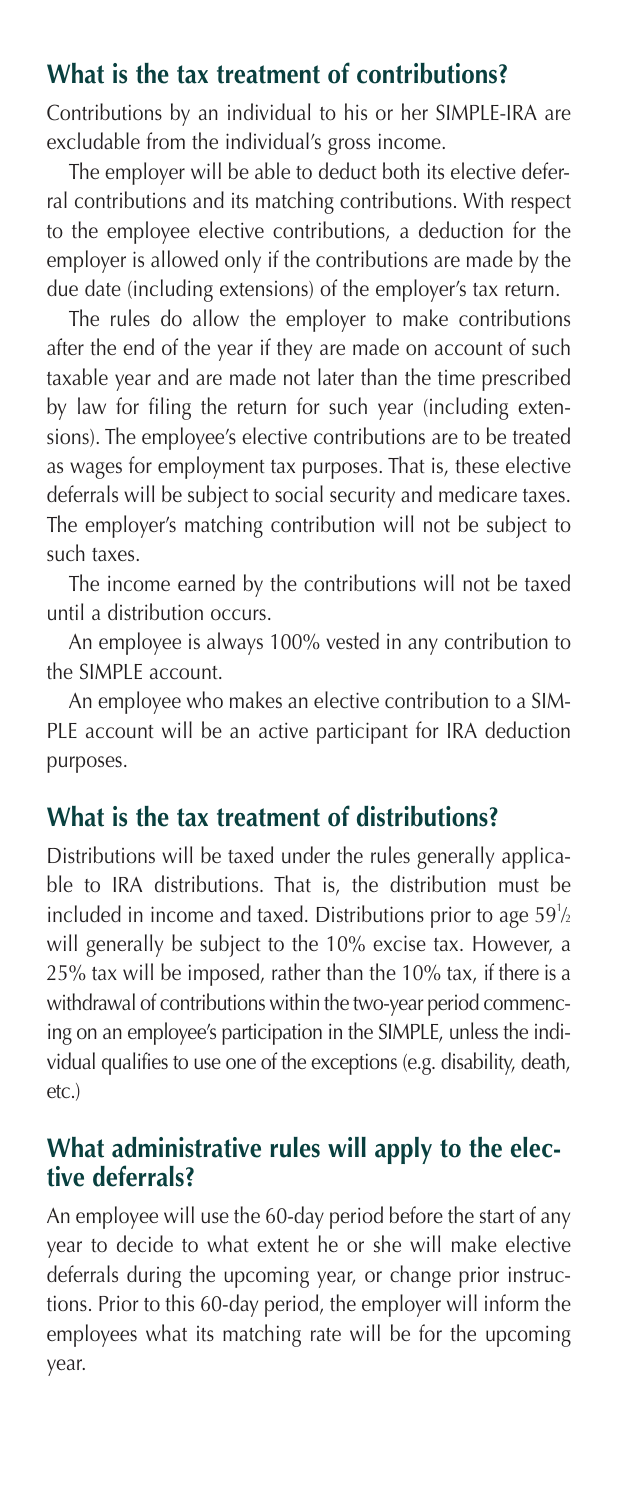A plan may be permitted to be written to allow a participant to increase or decrease his or her deferral instruction during the year, but the plan need not permit this. However, a participant must have the right to stop his or her elective deferrals at any time. Once a participant stops his or her elective deferrals, the plan may be written to not allow elective deferrals to start again until the next year.

# **Who is responsible to administer the SIMPLE?**

The sponsoring employer is responsible for the SIMPLE administration. The employer may well need to consult with its tax and legal advisor. A financial institution's general role is to serve as the depository and not as the plan administrator.

### **When must employer contributions be made?**

 Employer matching contributions must be made by the time its tax returns for the year are filed.

 The Internal Revenue Code provides the rule that an employer must contribute an employee's elective contributions to his or her SIMPLE-IRA not later than 30 days after the month-end in which they are made. The Department of Labor (DOL) has a regulation which it believes applies to SIMPLE-IRA plans in addition to the rule set forth in the Internal Revenue Code. Such elective contributions must be segregated as of the earliest date the employer can reasonably segregate them from its general assets. The DOL has created an optional safe harbor – there is deemed compliance as along as such contributions are deposited no later than the 7th business day following the day on which such amount is received by the employer.

# **What rollover rules apply to SIMPLE-IRAs?**

If a person receives a distribution (i.e. the check is made payable to the SIMPLE-IRA accountholder) of all or a part of his or her SIMPLE-IRA, he or she can redeposit the funds into a SIMPLE-IRA without being taxed on the receipt of the funds. The standard IRA rollover rules apply. These are: the rollover must be completed within 60 days, only one IRA distribution, including a SIMPLE-IRA distribution, may be rolled over within a 12-month period and a required distribution is ineligible to be rolled over.

 If a SIMPLE-IRA participant has met the 2-year requirement as set forth in Code section 72(t)(6), then he ,or she may roll funds into or out of a SIMPLE-IRA into or out of another qualifying plan such as a 401(k) plan or a traditional IRA.